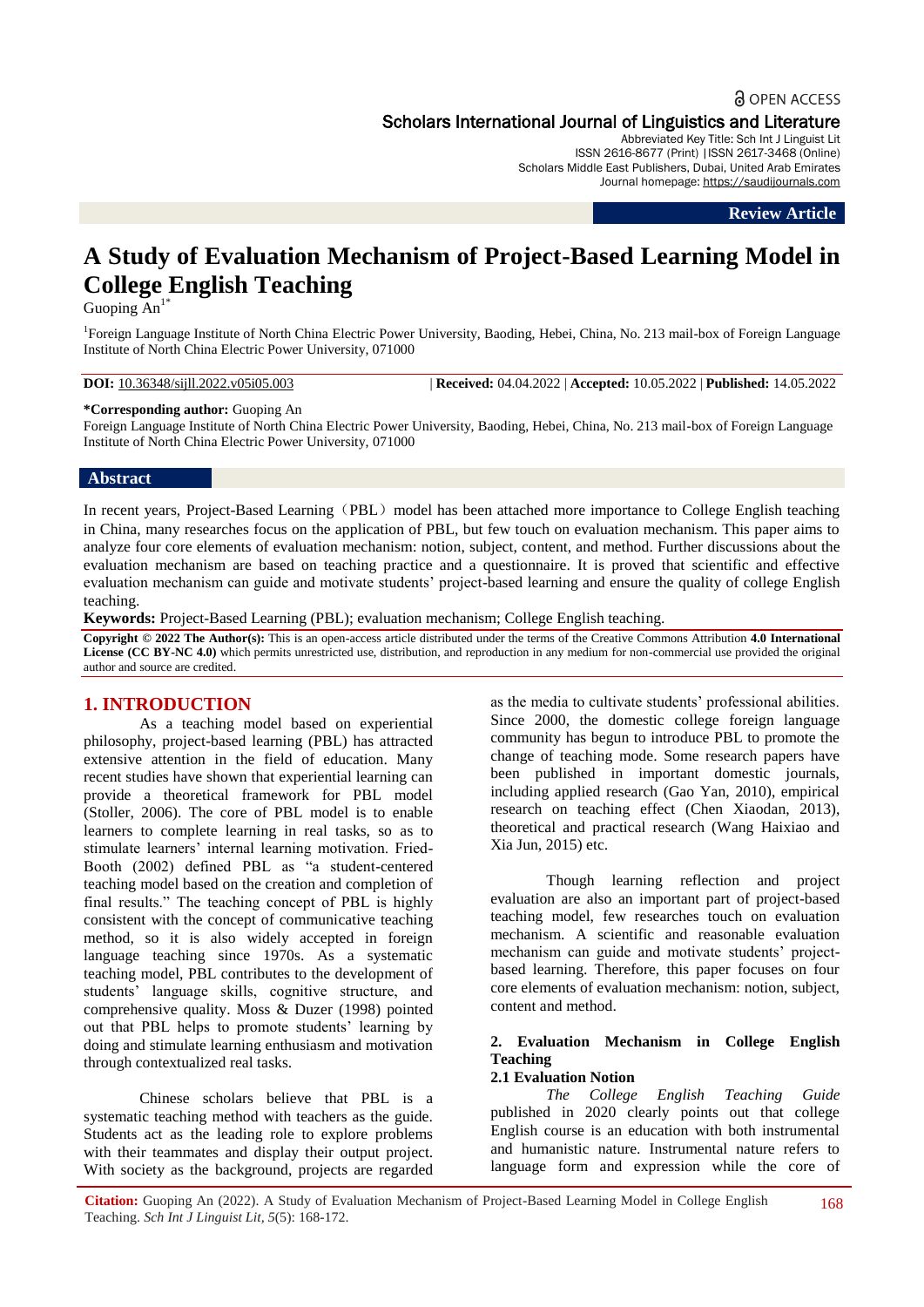humanism is human-oriented, carrying forward human value, and paying attention to the cultivation and allround development of human comprehensive quality. Socialist core values should be integrated into College English teaching content. In addition, by learning and using English, students can understand the foreign cutting-edge scientific and technological development, learn the world's excellent culture and civilization. Meanwhile, it also helps to enhance the national strength, spread Chinese culture and promote extensive exchanges with people of all countries, and enhance the national soft power.

The objective of college English teaching highlights the notions of "development-oriented" and "human-oriented". "Development-oriented" requires strengthening the evaluation functions such as guidance, feedback, improvement, and incentive, so as to promote the development of evaluation subjects. "Human-oriented" attaches importance to students' leading role in the process of learning. The core of the evaluation notion is whether PBL can promote students' development.

# **2.2. Evaluation Subject**

The roles of teachers and students in PBL have changed significantly just as Stoller expressed, "projectbased learning is student-centered", "project-based learning emphasizes cooperation rather than competition". Teachers transfer their role from authority to guide while students change from passive learners to active ones. In the planning stage of the project, teachers can guide students to decide which tasks will be completed by individuals and which will be completed by groups, and then arrange the corresponding evaluation accordingly.

## **2.2.1 Combination of group self-evaluation and mutual group evaluation**

Cooperative learning is an important feature of PBL. Group self-evaluation emphasizes the completion of personal task and making contribution to the group. It provides each team member with a vertical evaluation of personal development and change. In contrast, mutual group evaluation covers the evaluation of the group's report, achievement display, cooperation effectiveness and so on. This way emphasizes the horizontal comparison of advantages and disadvantages between groups, provides effective proof of cooperation for the group and highlights the intention of competition. In combination with the two evaluation ways, competition and cooperation can strike a balance in PBL evaluation.

# **2.2.2 Combination of student self-evaluation and teachers' evaluation**

In the process of project learning, selfevaluation centers on the students' performance, learning ability and learning efficiency. It aims to provide students with opportunities for self-reflection and self-development, so that students can find deficiencies through self-assessment and reflect their own progress and changes.

Meanwhile teacher's evaluation attaches more importance to the evaluation of language expression, learning effectiveness and comprehensive performance, which aims to provide professional guidance and motivate students to generate inspiration and creativity in their academic work. The two kinds of evaluation influence and interweave each other, and promote equal relationship between evaluators and evaluation objects.

# **2.3 Evaluation Content**

Evaluation content includes three aspects: language ability, thinking ability and comprehensive ability.

Language ability serves as an instrumental evaluation dimension, including the evaluation of writing and oral communication ability in the project works and achievement display. They can be measured by accuracy, diversity, and appropriateness of English expression.

Thinking ability is the humanistic evaluation dimension of project results, which reflects students' values, logical and ideological depth. It focuses on the evaluation of students' understanding of project.

Comprehensive ability mainly includes three specific indicators: research ability, interpersonal ability and innovation ability. The evaluation of research ability covers the formulation of research plan, collecting and sorting out information, the application of research methods and so on; interpersonal ability evaluation includes communication ability, cooperation ability and so on; the evaluation of innovation includes topic selection, display form, demonstration method and so on.

# **2.4 Evaluation Methods**

# **2.4.1 Formative evaluation+ Summative evaluation**

Robert Stake, the representative of pluralistic curriculum evaluation view, once said, "The chef tastes the soup, which is formative evaluation while the guest tastes the soup, which is summative evaluation." This statement points out the differences between formative evaluation and summative evaluation. Compared with the summative evaluation, the formative evaluation can enable teachers to understand students' thinking, so that they can adjust the project, eliminate misunderstandings or guide students to work in a new direction. Teachers should constantly evaluate from the moment they introduce the project until they undertake the next project. With the progress of the project, teachers should adopt various methods, ranging from discussion, quiz, simple observation to conversation, so as to understand students' learning experience and make adjustments in time.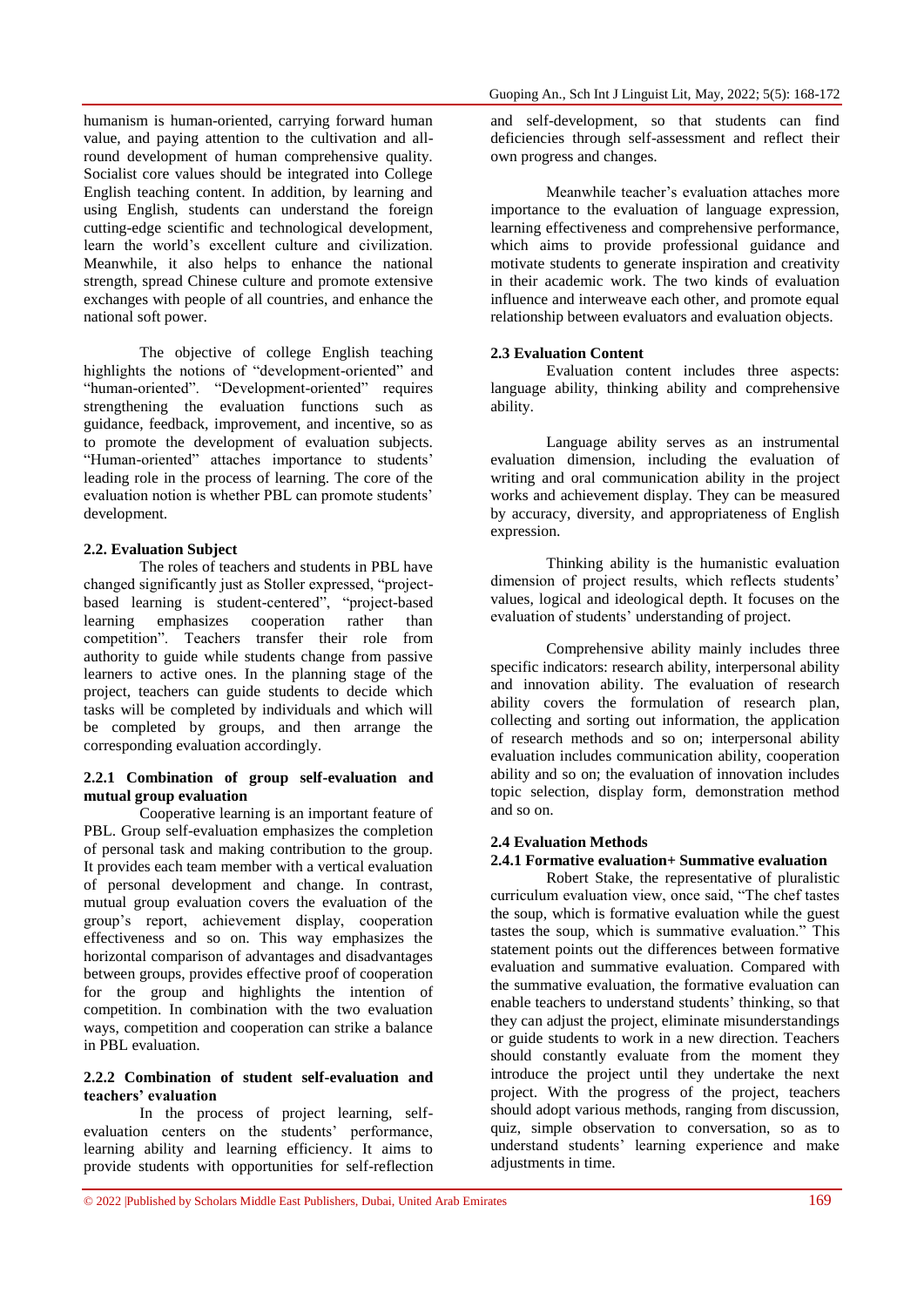In formative assessment, teachers should pay attention to setting the project timeline and key points. Without setting, it will be difficult for teachers and students to complete the project. One project can be divided into different stages, so that all parts of the project can be better controlled. Students can complete their learning objectives in an orderly manner, and teachers can easily judge the stages where students will take more time. These key points are an excellent opportunity to test the learning results, make improvements, and adjust the direction.

At the end of the project, there are two main purposes of summative evaluation. The teacher's evaluation is to measure the students' learning situation in the way of summary and evaluate the quality of the project, so that the next project can be done better. In order to evaluate students' learning situation at the end of the project, teacher may score according to a scoring standard or ask the students to do an executive task for test, or ask other teachers to help them evaluate students' learning. They will also evaluate the project itself to determine the extent to which the project helps students achieve the expected learning results.

# **2.4.2 Evaluation criteria**

The evaluation criteria should include three categories: knowledge, skill and process. Each criterion is evaluated according to the completion degree or growth level of 3 -5 levels. The project completion level can be weighted and included in the score. Knowledge is usually more important than skills and process.

The process of constructing project scoring criteria allows teachers to think about learning objectives and completion criteria. Once completed, it becomes a useful tool to share project expectations with students, parents and colleagues, and perhaps off campus experts who can provide real feedback on students' performance.

#### **2.4.3 Evaluation tools**

Feasible evaluation tools include: brainstorming; rubrics; project records; portfolio assessment and so on.

- 1. Brainstorming: It can be applied into group evaluation. Using brainstorming can find out what students have mastered and what they care about. Through unrestricted free association and discussion, brainstorm aims to generate new ideas or stimulate innovative ideas.
- 2. Rubrics: An established set of scoring criteria used to rate a student's performance on tests, portfolios, writing samples, or other performance tasks, which is organized in increasing levels of quality by criterion.
- 3. Project records: It can guide students' direction and reflect efficiency. Try to use a simple form to record students' work tasks in words, including

who is responsible for completing the deadline and task completion of each project. This can also include other elements, such as the timeline containing the specific key notes of the project, and allow individuals or teams to mark daily work logs to report the completion of individuals and teams.

- 4. Portfolio assessment: A portfolio is a tool which demonstrates a student's learning progression overtime. Portfolio can allow teachers to: measure students' growth over time; give ownership of learning to students; emphasize the importance of process and product; develop short and long term goals; provide stimulus for conferencing and selfreflection.
- 5. Mindmap: The establishment of mind map is conducive to students' all-round and systematic description and analysis of the problems they think about. It is very helpful for students to think deeply and creatively about the problems they study, so as to find the key factors or links to solve the problems.

# **3. The Application of Evaluation Mechanism 3.1 Introduction about the teaching practice**

PBL model has been applied for two terms in college English teaching by the research group of North China Electric Power University (Baoding) since 2020. College general English is a compulsory course for all non-English majors. It usually has 64 class hours in one semester. The current textbook is "New Standard College English Integrated Course 3" published by Foreign Language Teaching and Research Press. The research group adopts PBL mode in five classes with the capacity of 30-60 students. The teaching practice of PBL runs through 16 weeks of a semester and conducts six projects around unit theme, ranging from personal development to patriotism. There are three parts for each unit:

Before class: setting up scenario and output tasks, input materials and learning guidance, conduct online counseling and evaluation.

In class: introduce the learning objectives of the course (integrating the content with ideology and politics), autonomous learning inspection, explanation of key and difficult points, output project achievement display, evaluation feedback, practice Q & A and vocabulary test.

After class: consolidate the practice of language points, assign review or transfer tasks, evaluate and feedback.

Final score is composed of two parts: formative assessment (40%) +summative assessment (60%). The output projects are embodied in formative assessment and each project accounts for 5 points.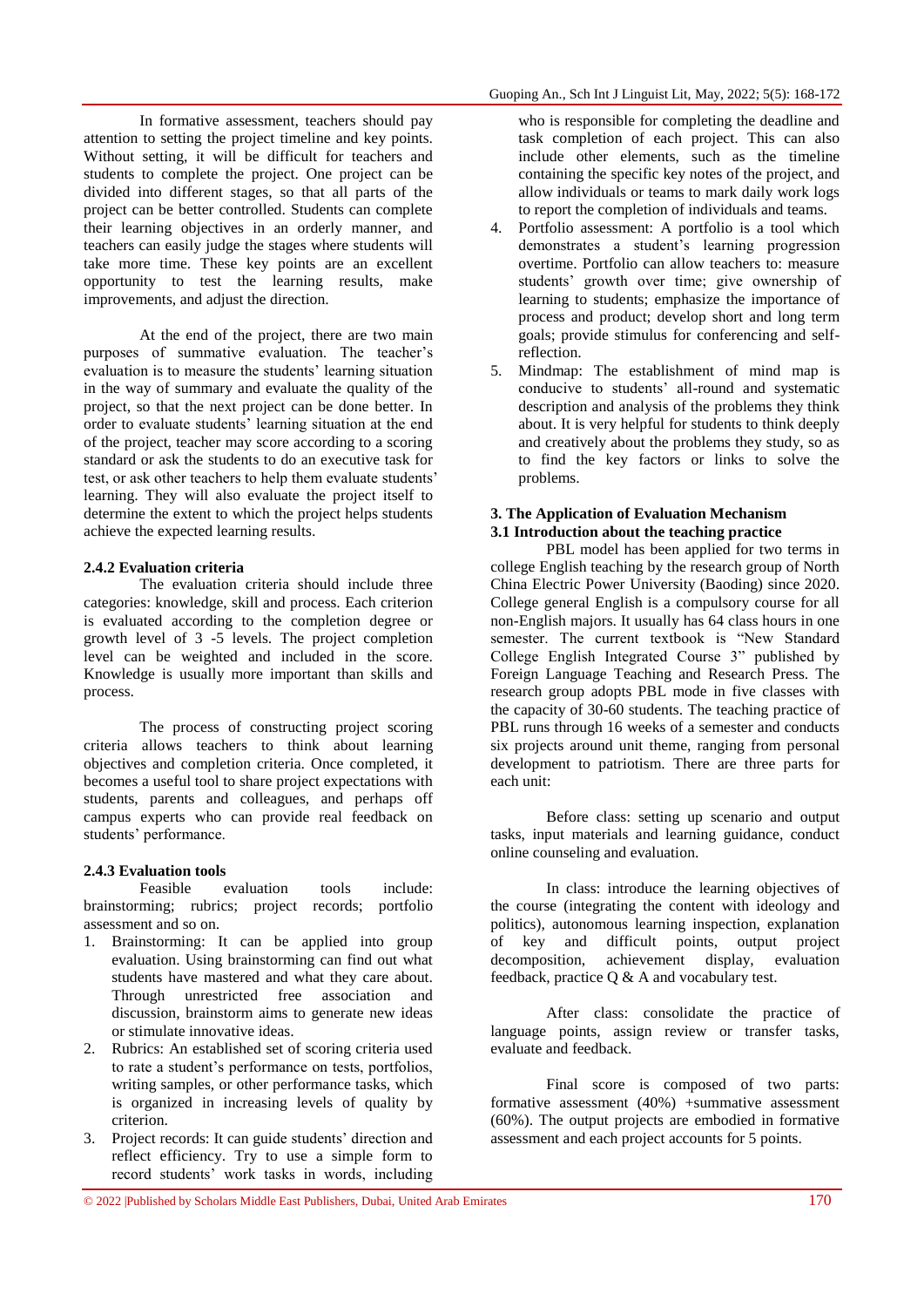#### **3.2 Teacher's role**

During teaching practice, teachers should play a role of scaffolding to understand students' advantages and needs. In order to establish scaffolding, teachers should know the content that students have been able to complete independently and make good use of it, so as to ensure that scaffolding can not only meet the needs of students, but also enable them to exercise and strengthen their mastery of the next level of skills.

#### **3.3 The result of questionnaire**

In order to testify the teaching effect of PBL in College English, a questionnaire with 15 questions was conducted in 2021. 526 students from six teachers' classes were involved. Questions 1-6 mainly cover the content, form, students' feelings and satisfaction on PBL, and questions 7-15 mainly aim at the effect of each project and the overall effect of this semester. Both quantitative evaluation and qualitative evaluation were involved. The questionnaire shows that 481 people are satisfied, accounting for 91.44%, which proves that the implementation of PBL project is effective.

#### **3.4 Evaluations on PBL's implementation effect**

Through two years' teaching practice, the research indicates that the interviewed students fully affirm the teachers' project activities based on the use of teaching materials, and believe that PBL model plays a positive role in improving learning motivation and communication ability, and cultivating team spirit and autonomous learning ability. Moreover, PBL model also can promote expansion skills. These skills include the development of cultural awareness, logical thinking and other literacy, which are positively affirmed by students. The development of language knowledge, language skills and cultural thinking is an important content in foreign language teaching. PBL method represents the unity of instrumentality and humanity in foreign language learning.

However, in the teaching practice, there is still large room for improvement. Students' understanding of PBL method is also a complex and long-term process, which is affected by learning motivation, learning experience and other factors. There are significant differences in students' acceptance of PBL. In the process of implementation, more attention should be paid to the passive student. Due to low English level, they have difficulty in completing project activities independently, and lack of positive experience of project activities. In this regard, it is necessary to teach students in accordance with their aptitude. Only in this way can they stimulate their enthusiasm to participate in PBL and enhance their learning autonomy.

#### **4. CONCLUSION**

Project-based learning is a kind of personalized and open learning. In the process of the project, students will experience a series of gradually

developing activities, ask questions, investigate and study what they find, ask more questions, and then do more research until they get new cognition, The result of cognition or the expression of cognition should be original. It is a novel solution made by students or project teams to demonstrate. Considering the various processes and diverse results involved in project-based learning, it is easy to understand why evaluation is more complex than scoring with judgment questions or multiple-choice questions. This is the significance of studying evaluation mechanism.

In short, in the implementation of College English project-based learning, the scientific and effective evaluation mechanism should be established. Appropriate evaluation notion, multiple evaluation subjects, multi-dimensional evaluation contents, and integrated evaluation methods can construct evaluation mechanism and ensure the quality of project-based learning.

# **ACKNOWLEDGEMENT**

This research is financially supported by Research Project of English Teaching Reform of Higher Education in Hebei Province (2020YYJG045).

## **REFERENCES**

- 1. Beckett, G. H., & Slater, T. (2005). The Project Frame-work: A Tool for Language and Content Integration [J]. *ELT Journal*, (59), 108-116.
- 2. Beckett, G. H. (2002). Teacher and Student Evaluations of Project-based Instruction [J]. *TESL Canada Journal*, (19), 52-66.
- 3. Fried-Booth, D. L. (2002). Resource Book for Teachers: Project Work [M]. New York: Oxford University Press.
- 4. Moss, D., & Van Duzer, C. (1998). Project-based Learning for Adult English Language Learners [J]. *ERIC Digest*.
- 5. Stoller, F. (2006). Establishing a Theoretical Foundation for Project-Based Learning in Second and Foreign Language Contexts [A]. In Beckett, G. H., & Miller, P. C. Eds., Project-Based Second and Foreign Language Education: Past, Present, and Future (pp, 19-40). Greenwich, CT: Information Age.
- 6. Suzie, B., & Jane, K. (2020). Reinventing Projectbased Learning [M]. China Textile Publishing House Co., Ltd.
- 7. Thomas, J. W. (2000). A Review of Research on Project-based Learning [R]. San Rafael, CA: Autodesk Foundation.
- 8. College Foreign Language Teaching Steering Committee of the Ministry of Education, College English Teaching Guide [S]. Higher Education Press. 2020.
- 9. Chen, Xiaodan. (2013). An Empirical Study on the Influence of PBL Teaching Model on Critical